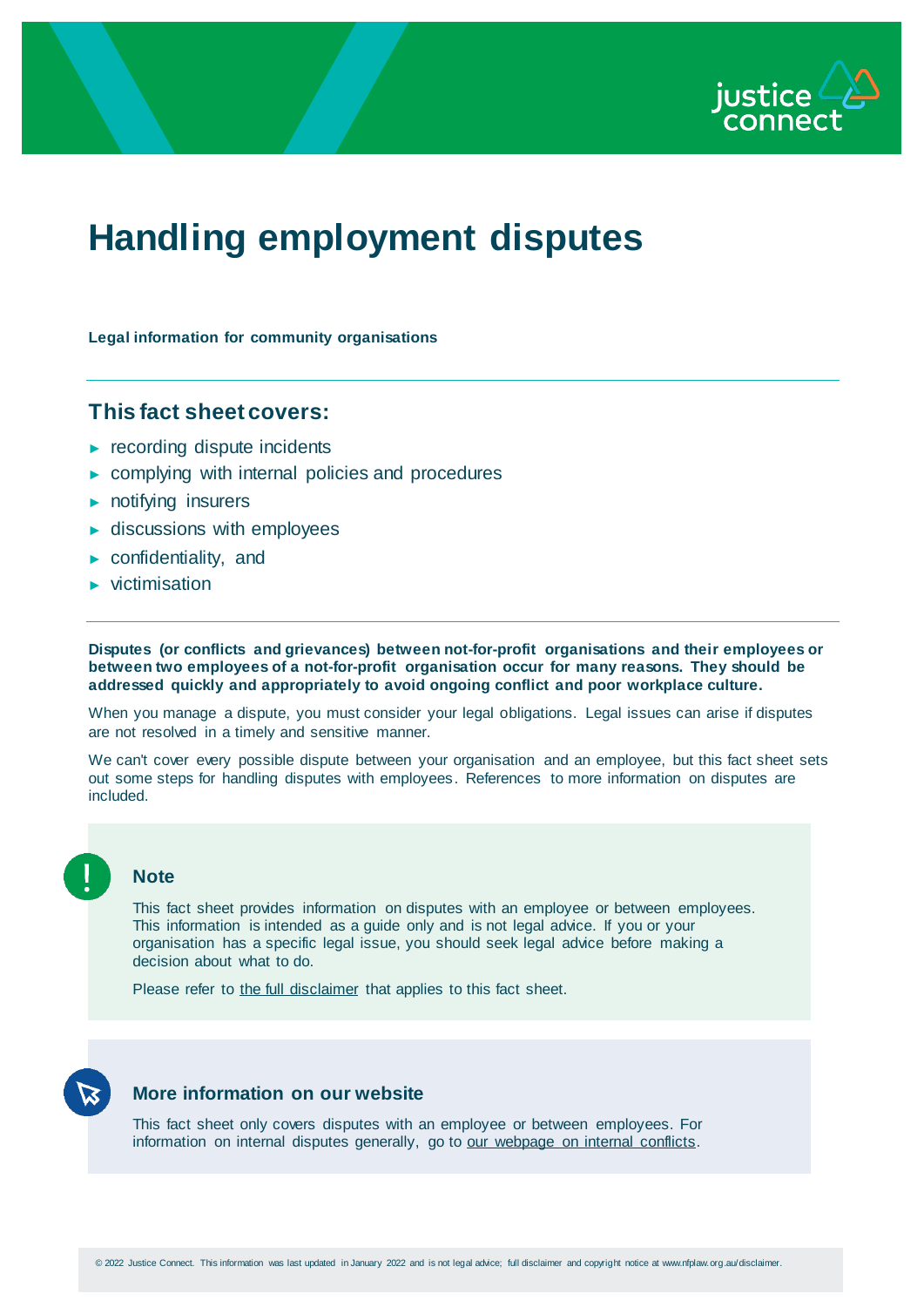# **What is the dispute about?**

Some legal issues often arise in disputes with employees. There are generally two types of disputes :

- Equal Employment Opportunity (**EEO**) Disputes, and
- General Disputes

**EEO Disputes** are disputes that relate to discrimination, bullying or sexual harassment.

| <b>General Disputes</b><br>include disputes about: | terms and conditions of employment                                    |
|----------------------------------------------------|-----------------------------------------------------------------------|
|                                                    | performance management                                                |
|                                                    | • misconduct                                                          |
|                                                    | and the contract of the second contract of the fields of the contract |

- the work environment and safety issues
- flexible working arrangement applications and balancing family obligations and work
- privacy, and
- use of social media

The organisation's legal obligations and the action it takes to resolve the dispute will vary depending on whether the dispute is an EEO Dispute or a General Dispute. Each issue is complex and you may need legal advice.

# **Compliance with policies and procedures**

The first step is to determine if a policy or procedure applies to the dispute or complaint.

EEO Disputes should be handled in accordance with the organisation's EEO Policy.

General Disputes should be handled in accordance with:

- the organisation's grievance handling policy, or
- if the dispute falls under an award or enterprise agreement or relates to the National Employment Standards – the dispute settlement procedure in the applicable award or enterprise agreement

Check whether there are any timeframes or procedural steps in your organisation's policy or the relevant dispute settlement procedure that you must comply with.

## **Note**

If the relevant employee is not covered by an award or enterprise agreement, then any dispute should be handled in accordance with the applicable EEO or grievance policy.

#### **If your organisation has insurance, consider the requirements in the insurance policy**

Often insurance policies will require the organisation to immediately notify the insurer of a dispute. If you don't comply with the insurance policy, and later try to claim any cost, you may not be covered.

Your insurer may also have a panel of lawyers who may be able to assist with specific legal issues.

#### **Make file notes of conversations and incidents**

Keep accurate and unbiased notes of any conversations about the dispute. Remember - you may need to rely on these notes later. Your organisation may also be requested to produce documents, including notes, in any related legal proceedings or in response to a Freedom of Information (**FOI**) request, so take care to only record objective facts.

#### **Talk to your employee**

If appropriate and in line with the relevant policy, procedure or legal advice, make sure you update the employee on any progress to resolve the dispute.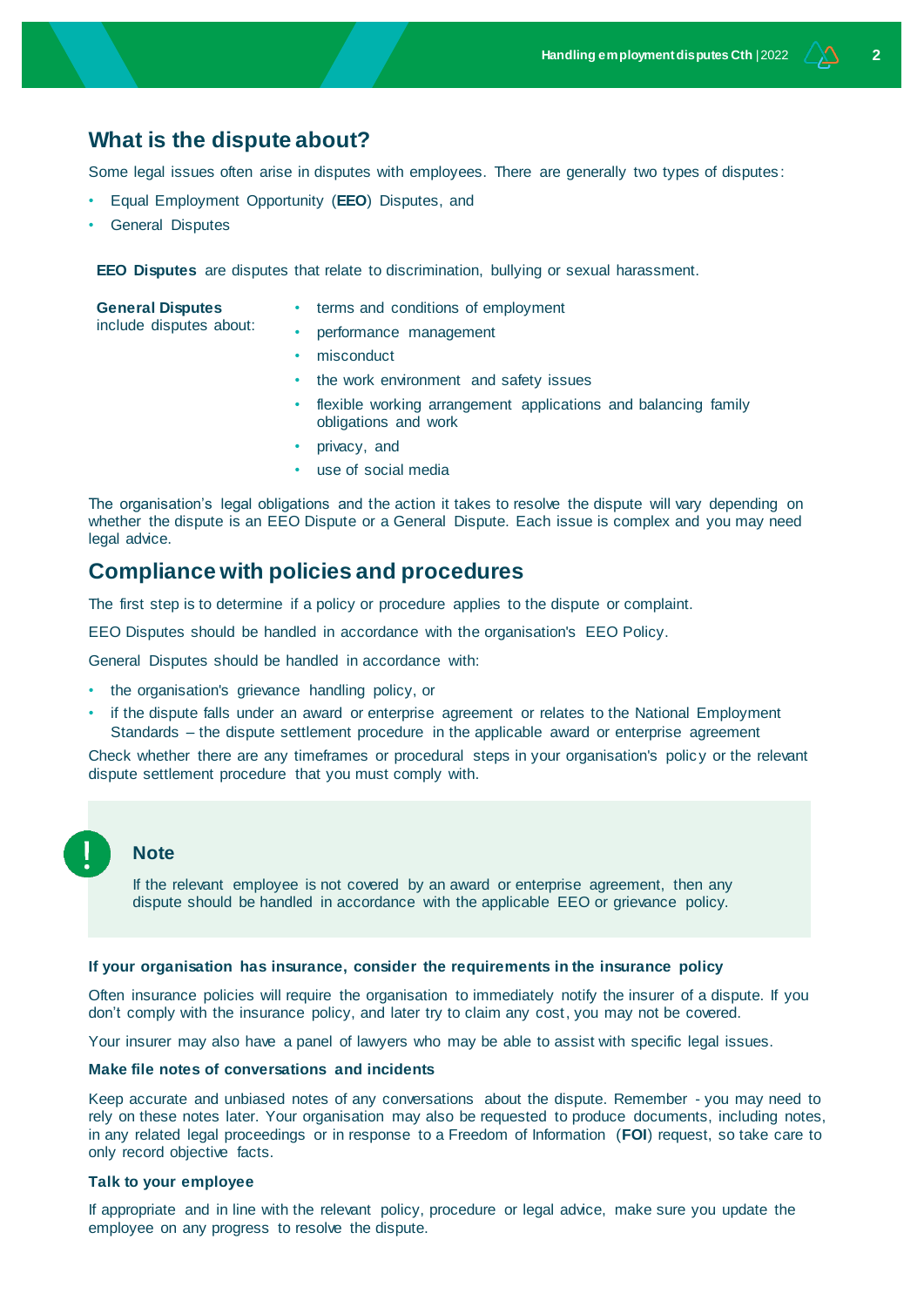If your organisation has an Employee Assistance Program (**EAP**), invite the employee to contact EAP for confidential assistance and support throughout the process.



### **More information on our website**

Some policies and procedures provide that mediation may be used to resolve the dispute. For more information read to our fact sheet ['Using mediation to resolve conflicts and](http://www.nfplaw.org.au/mediation)  [disputes'.](http://www.nfplaw.org.au/mediation)

# **More serious disputes**

If the dispute potentially involves:

- a breach of policy
- a breach of any law, or
- a risk to health and safety,

you may need to take further action to resolve the problem. This may involve an investigation.

If the organisation is unable to conduct the investigation internally, it may consider engaging an independent external investigator.

# **Confidentiality**

Confidentiality should be maintained as far as possible at all stages of the dispute resolution process.

An employee dispute shouldn't be discussed with anyone other than those directly involved in the dispute and its resolution, except in circumstances where an employee is seeking formal counselling, support or advocacy.

# **Victimisation**

Laws relating to sexual harassment and discrimination also prevent 'victimisation' of a person who has made a complaint about such behaviour or exercised other rights under the relevant laws.

Victimisation is subjecting, or threatening to subject a person to any detriment because they have (in good faith):

- made, or are proposing to make, a complaint about being discriminated against or harassed
- supported another person with a complaint or acted as a witness, or
- provided information, documents or attended a conciliation conference



#### **Example**

A community house runs educational courses. A volunteer tutor fails a student because she did not complete her attendance requirement. The student complains that she is being discriminated against due to her race. The community house tells the student that this is a ridiculous complaint and that any application to re-enrol next year will not be accepted.

While the student's discrimination complaint appears weak, she could bring a claim for victimisation based on the actions of the community house after receiving the complaint.